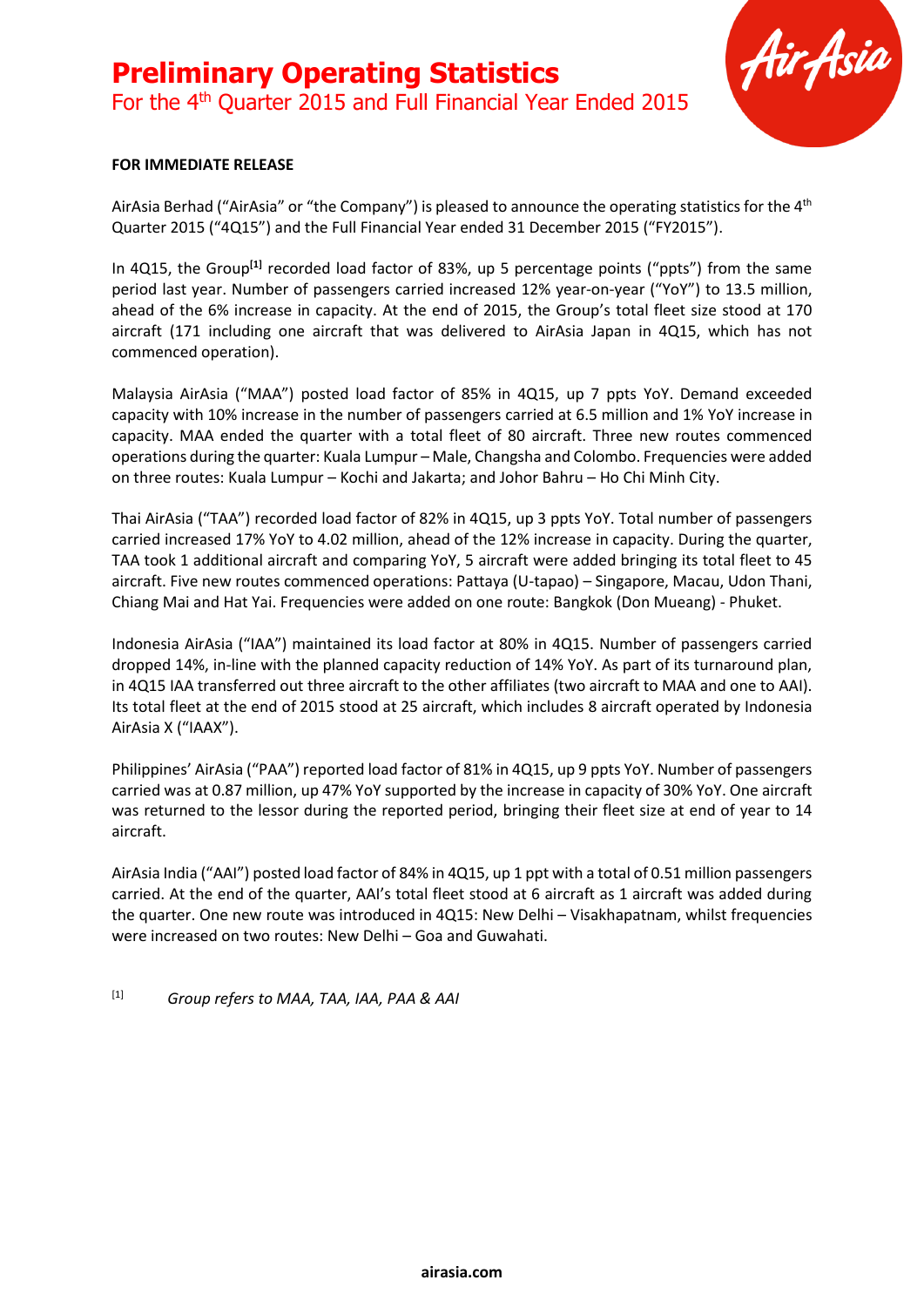For the 4<sup>th</sup> Quarter 2015 and Full Financial Year Ended 2015



### **Group**

### **4 th Quarter 2015 Operating Statistics**

| <b>Group</b>                                               | <b>OCT - DEC 2015</b> |                  |               |  |
|------------------------------------------------------------|-----------------------|------------------|---------------|--|
| (MAA, TAA, IAA, PAA, AAI)                                  | 2015                  | 2014             | <b>Change</b> |  |
| Passenger Carried <sup>1</sup>                             | 13,525,200            | 12,069,291       | 12%           |  |
| $Ca$ pacity <sup>2</sup>                                   | 16,261,246            | 15,378,300       | 6%            |  |
| Load Factor (%) <sup>3</sup>                               | 83                    | 78               | +5 ppts       |  |
| $ $ ASK $(mil)^4$<br>$RPK$ (mil) <sup>5</sup>              | 19,309<br>15,983      | 17,663<br>13,942 | 9%<br>15%     |  |
| Number of stages <sup>6</sup><br>Average stage length (km) | 90,233<br>1,164       | 85,438<br>1,059  | 6%<br>10%     |  |
| Size of fleet at month end <sup>7</sup>                    | $170^{(i)}$           | 172              | $-2$          |  |

*Note: (i) The total fleet number includes:*

*- Eight (8) A320 aircraft operated by IAAX. The total fleet number excludes:*

- *- One (1) A320 aircraft delivered to AirAsia Japan in 4Q15. AirAsia Japan has not commenced operations.*
- *- Two (2) A320 aircraft novated from MAA to Asia Aviation Capital ("AAC") and subsequently leased to a third party airline*

### **Full Year 2015 Operating Statistics**

| <b>Group</b>                             | <b>JAN - DEC 2015</b> |            |               |  |  |
|------------------------------------------|-----------------------|------------|---------------|--|--|
| (MAA, TAA, IAA, PAA, AAI)                | 2015                  | 2014       | <b>Change</b> |  |  |
| Passenger Carried <sup>1</sup>           | 50,682,359            | 45,578,458 | 11%           |  |  |
| Capacity <sup>2</sup>                    | 63,339,166            | 58,185,900 | 9%            |  |  |
| Load Factor $(\%)^3$                     | 80                    | 78         | +2 ppts       |  |  |
| $ {\sf ASK}\left(\mathsf{mil}\right)^4 $ | 73,848                | 66,625     | 11%           |  |  |
| RPK (mil) <sup>5</sup>                   | 58,981                | 52,183     | 13%           |  |  |
| Number of stages <sup>6</sup>            | 351,777               | 323,266    | 9%            |  |  |
| Average stage length (km):               | 1,118                 | 1,072      | 4%            |  |  |
| Size of fleet at month end <sup>7</sup>  | $170^{(i)}$           | 172        | $-2$          |  |  |

*Note: (i) Please refer to note (i) under 4Q15.*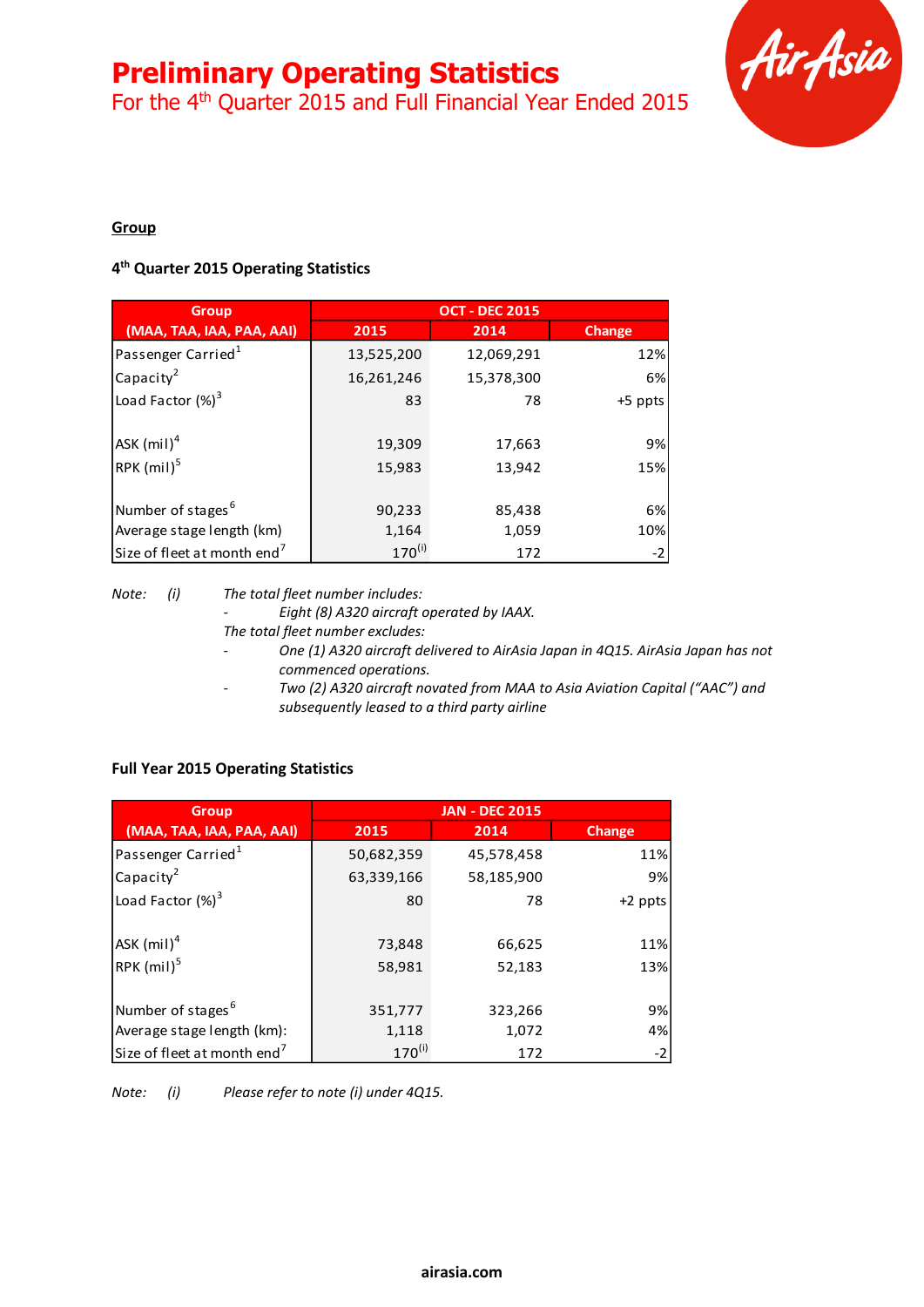For the 4<sup>th</sup> Quarter 2015 and Full Financial Year Ended 2015



### **Malaysia**

### **4 th Quarter 2015 Operating Statistics**

|                                         | <b>OCT - DEC 2015</b> |           |         |  |
|-----------------------------------------|-----------------------|-----------|---------|--|
| <b>Malaysia AirAsia</b>                 | 2015                  | 2014      | Change  |  |
| Passenger Carried <sup>1</sup>          | 6,467,882             | 5,903,457 | 10%     |  |
| Capacity <sup>2</sup>                   | 7,623,586             | 7,531,380 | 1%      |  |
| Load Factor $(\%)^3$                    | 85                    | 78        | +7 ppts |  |
| ASK $(mil)^4$                           | 9,724                 | 9,269     | 5%      |  |
| RPK (mil) <sup>5</sup>                  | 8,193                 | 7,287     | 12%     |  |
| Number of stages <sup>6</sup>           | 42,246                | 41,841    | 1%      |  |
| Average stage length (km)               | 1,276                 | 1,231     | 4%      |  |
| Size of fleet at month end <sup>7</sup> | $80^{(i)}$            | 81        | $-1$    |  |

*Note: (i) Excludes two (2) A320 aircraft novated from MAA to AAC and subsequently leased to a third party airline*

### **Full Year 2015 Operating Statistics**

|                                         | <b>JAN - DEC 2015</b> |            |           |  |
|-----------------------------------------|-----------------------|------------|-----------|--|
| <b>Malaysia AirAsia</b>                 | 2015                  | 2014       | Change    |  |
| Passenger Carried <sup>1</sup>          | 24,254,506            | 22,138,796 | 10%       |  |
| Capacity <sup>2</sup>                   | 30,079,666            | 28,073,160 | 7%l       |  |
| Load Factor $(\%)^3$                    | 81                    | 79         | $+2$ ppts |  |
| $ $ ASK (mil) $^4$                      | 37,408                | 34,590     | 8%        |  |
| $RPK$ (mil) <sup>5</sup>                | 30,006                | 27,274     | 10%       |  |
| Number of stages <sup>6</sup>           | 167,002               | 155,962    | 7%        |  |
| Average stage length (km)               | 1,247                 | 1,217      | 2%        |  |
| Size of fleet at month end <sup>7</sup> | $80^{(i)}$            | 81         | $-1$      |  |

*Note: (i) Excludes two (2) A320 aircraft novated from MAA to AAC and subsequently leased to a third party airline*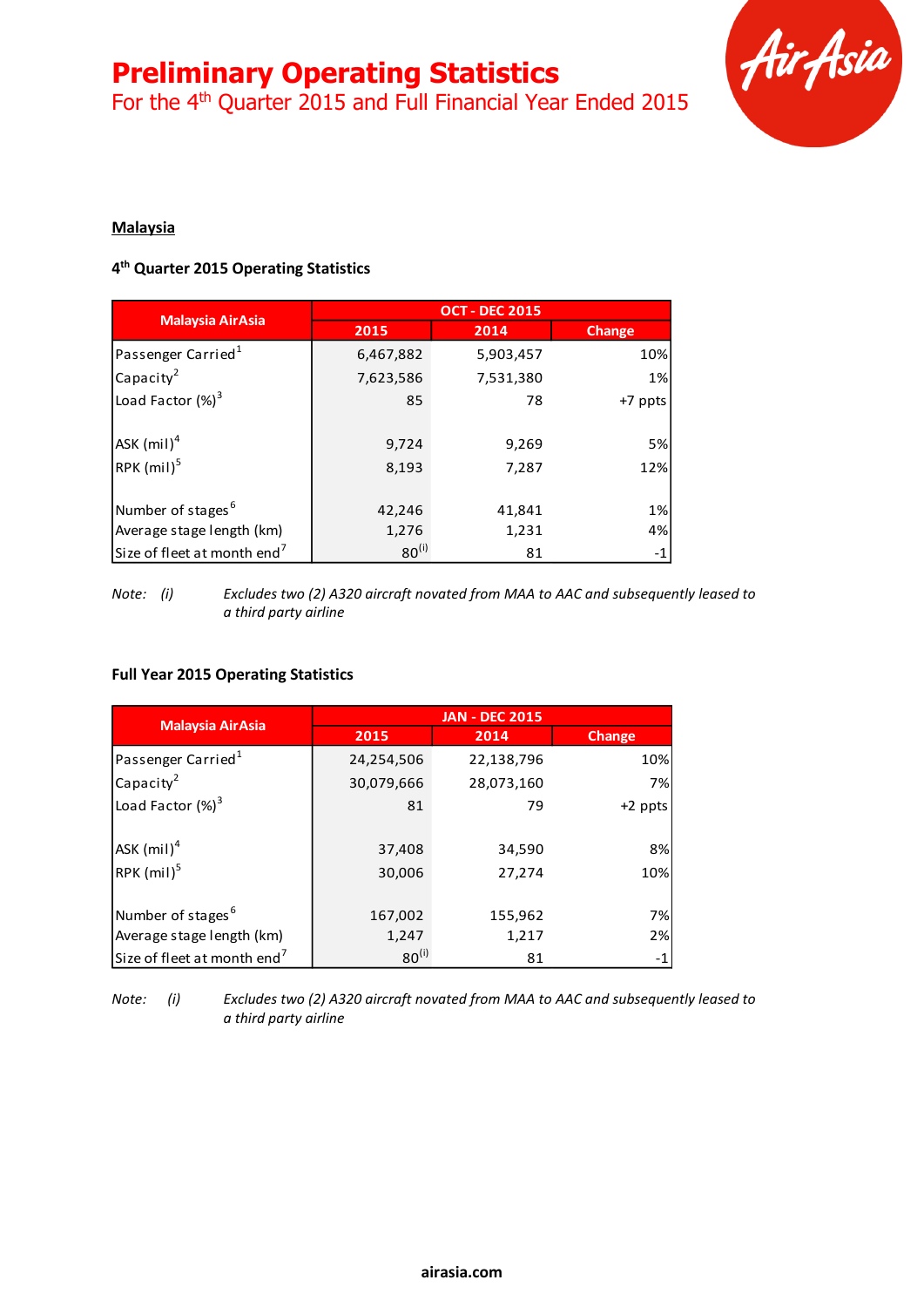For the 4<sup>th</sup> Quarter 2015 and Full Financial Year Ended 2015



### **Thailand**

### **4 th Quarter 2015 Operating Statistics**

| <b>Thai AirAsia</b>                     | <b>OCT - DEC 2015</b> |           |               |  |
|-----------------------------------------|-----------------------|-----------|---------------|--|
|                                         | 2015                  | 2014      | <b>Change</b> |  |
| Passenger Carried <sup>1</sup>          | 4,024,150             | 3,435,000 | 17%           |  |
| $ $ Capacity <sup>2</sup>               | 4,886,280             | 4,344,840 | 12%           |  |
| Load Factor $(\%)^3$                    | 82                    | 79        | $+3$ ppts     |  |
| $ $ ASK $(mil)^4$                       | 4,826                 | 4,378     | 10%           |  |
| RPK (mil) <sup>5</sup>                  | 3,953                 | 3,550     | 11%           |  |
| Number of stages <sup>b</sup>           | 27,146                | 24,138    | 12%           |  |
| Average stage length (km)               | 988                   | 1,008     | $-2%$         |  |
| Size of fleet at month end <sup>7</sup> | 45                    | 40        | 5             |  |

### **Full Year 2015 Operating Statistics**

| <b>Thai AirAsia</b>                     | <b>JAN - DEC 2015</b> |            |          |  |
|-----------------------------------------|-----------------------|------------|----------|--|
|                                         | 2015                  | 2014       | Change   |  |
| Passenger Carried <sup>1</sup>          | 14,849,422            | 12,213,697 | 22%      |  |
| Capacity <sup>2</sup>                   | 18,221,580            | 15,313,320 | 19%      |  |
| Load Factor (%) <sup>3</sup>            | 81                    | 80         | $+1$ ppt |  |
| ASK (mil) <sup>4</sup>                  | 18,116                | 15,419     | 17%      |  |
| RPK (mil) <sup>5</sup>                  | 14,872                | 12,420     | 20%      |  |
| Number of stages <sup>6</sup>           | 101,231               | 85,074     | 19%      |  |
| Average stage length (km)               | 995                   | 1,008      | $-1%$    |  |
| Size of fleet at month end <sup>7</sup> | 45                    | 40         | 5        |  |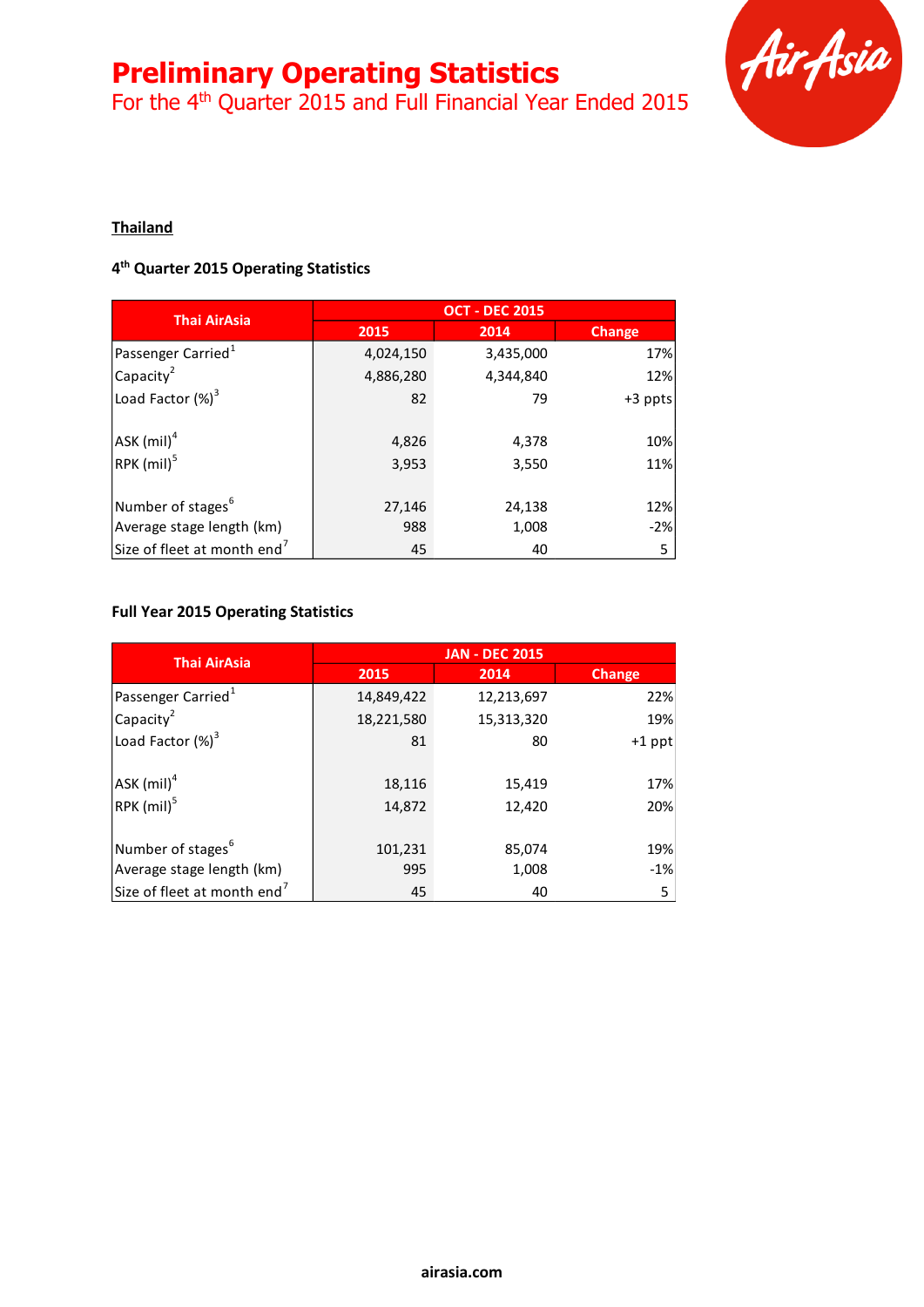For the 4<sup>th</sup> Quarter 2015 and Full Financial Year Ended 2015



### **Indonesia**

### **4 th Quarter 2015 Operating Statistics**

|                                         | <b>OCT - DEC 2015</b>            |                                                |              |           |        |
|-----------------------------------------|----------------------------------|------------------------------------------------|--------------|-----------|--------|
|                                         |                                  | 2015                                           |              |           |        |
| <b>Indonesia AirAsia</b>                | <b>Operated by</b><br><b>IAA</b> | <b>Operated by</b><br>3rd Party <sup>(i)</sup> | <b>Total</b> | 2014      | Change |
| Passenger Carried <sup>1</sup>          | 1,284,829                        | 368,707                                        | 1,653,536    | 1,919,789 | $-14%$ |
| Capacity <sup>2</sup>                   | 1,604,700                        | 461,520                                        | 2,066,220    | 2,413,440 | $-14%$ |
| Load Factor $(\%)^3$                    | 80                               | 80                                             | 80           | 80        |        |
| $ASK$ (mil) <sup>4</sup>                | 2,318                            | 563                                            | 2,881        | 2,896     | $-1%$  |
| RPK (mil) <sup>5</sup>                  | 1,849                            | 442                                            | 2,291        | 2,303     | $-1%$  |
| Number of stages <sup>6</sup>           | 8,915                            | 2,564                                          | 11,479       | 13,411    | $-14%$ |
| Average stage length (km)               | 1,323                            | 1,118                                          | 1,277        | 1,190     | 7%     |
| Size of fleet at month end <sup>1</sup> | 17                               | $8^{(ii)}$                                     | 25           | 30        | -5     |

*Note: (i) Operated by IAAX on behalf of IAA*

*(ii) Includes three (3) A320 aircraft wet leased and five (5) A320 aircraft transferred from IAA*

### **Full Year 2015 Operating Statistics**

|                                         | <b>JAN - DEC 2015</b>     |                                    |              |            |         |
|-----------------------------------------|---------------------------|------------------------------------|--------------|------------|---------|
|                                         |                           | 2015                               |              |            |         |
| <b>Indonesia AirAsia</b>                | Operated by<br><b>IAA</b> | <b>Operated by</b><br>3rd Party(i) | <b>Total</b> | 2014       | Change  |
| Passenger Carried <sup>1</sup>          | 6,097,771                 | 423,565                            | 6,521,336    | 7,850,065  | $-17%$  |
| Capacity <sup>2</sup>                   | 8,228,160                 | 529,740                            | 8,757,900    | 10,041,300 | $-13%$  |
| Load Factor $(\%)^3$                    | 74                        | 80                                 | 74           | 78         | -4 ppts |
| ASK $(mil)^4$                           | 11,135                    | 639                                | 11,774       | 11,664     | 1%      |
| RPK (mil) <sup>5</sup>                  | 8,354                     | 503                                | 8,857        | 9,150      | $-3%$   |
| Number of stages <sup>6</sup>           | 45,712                    | 2,943                              | 48,655       | 55,796     | $-13%$  |
| Average stage length (km)               | 1,254                     | 1,106                              | 1,245        | 1,181      | 5%      |
| Size of fleet at month end <sup>7</sup> | 17                        | 8 <sup>(ii)</sup>                  | 25           | 30         | -5      |

*Note: (i) Operated by IAAX on behalf of IAA* 

*(ii) Includes three (3) A320 aircraft wet leased and five (5) A320 aircraft transferred from IAA*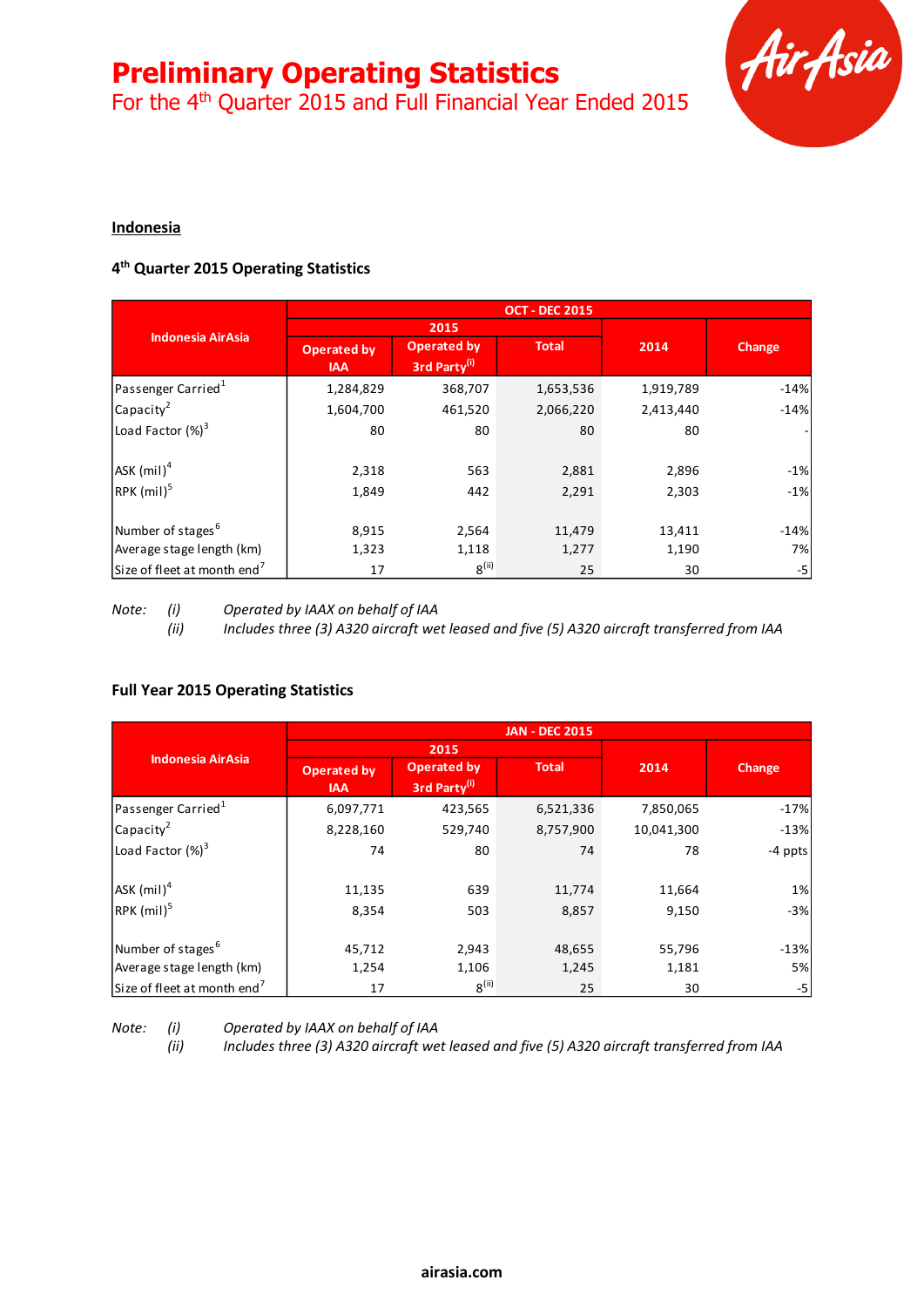For the 4<sup>th</sup> Quarter 2015 and Full Financial Year Ended 2015



### **Philippines**

### **4 th Quarter 2015 Operating Statistics**

|                                             | <b>OCT - DEC 2015</b> |            |               |  |
|---------------------------------------------|-----------------------|------------|---------------|--|
| <b>Philippines' AirAsia</b>                 | 2015                  | 2014       | <b>Change</b> |  |
| Passenger Carried <sup>1</sup>              | 871,225               | 593,836    | 47%           |  |
| Capacity <sup>2</sup>                       | 1,077,480             | 828,360    | 30%           |  |
| Load Factor $(\%)^3$                        | 81                    | 72         | +9 ppts       |  |
| $ $ ASK $(mil)^4$<br>RPK (mil) <sup>5</sup> | 1,135<br>921          | 912<br>627 | 25%<br>47%    |  |
| Number of stages <sup>b</sup>               | 5,986                 | 4,602      | 30%           |  |
| Average stage length (km)                   | 1,055                 | 1,109      | -5%           |  |
| Size of fleet at month end <sup>7</sup>     | 14                    | $15^{(i)}$ | $-1$          |  |

*Note: (i) 15 aircraft is excluding three (3) aircraft that were taken out of the system in 4Q14. Total aircraft under PAA including these three aircraft is 18, which is included in the Group's 2014 total aircraft number.*

### **Full Year 2015 Operating Statistics**

|                                         | <b>JAN - DEC 2015</b> |            |            |  |  |
|-----------------------------------------|-----------------------|------------|------------|--|--|
| <b>Philippines' AirAsia</b>             | 2015                  | 2014       | Change     |  |  |
| Passenger Carried <sup>1</sup>          | 3,592,813             | 3,030,602  | 19%        |  |  |
| Capacity <sup>2</sup>                   | 4,461,300             | 4,327,560  | 3%         |  |  |
| Load Factor (%) <sup>3</sup>            | 81                    | 70         | $+11$ ppts |  |  |
| $ $ ASK (mil) <sup>4</sup>              | 4,476                 | 4,646      | -4%        |  |  |
| RPK (mil) <sup>5</sup>                  | 3,574                 | 3,090      | 16%        |  |  |
| Number of stages <sup>6</sup>           | 24,785                | 24,042     | 3%         |  |  |
| Average stage length (km)               | 1,006                 | 1,085      | $-7%$      |  |  |
| Size of fleet at month end <sup>7</sup> | 14                    | $15^{(i)}$ | -1         |  |  |

*Note: (i) 15 aircraft is excluding three (3) aircraft that were taken out of the system in 4Q14. Total aircraft under PAA including these three aircraft is 18, which is included in the Group's 2014 total aircraft number.*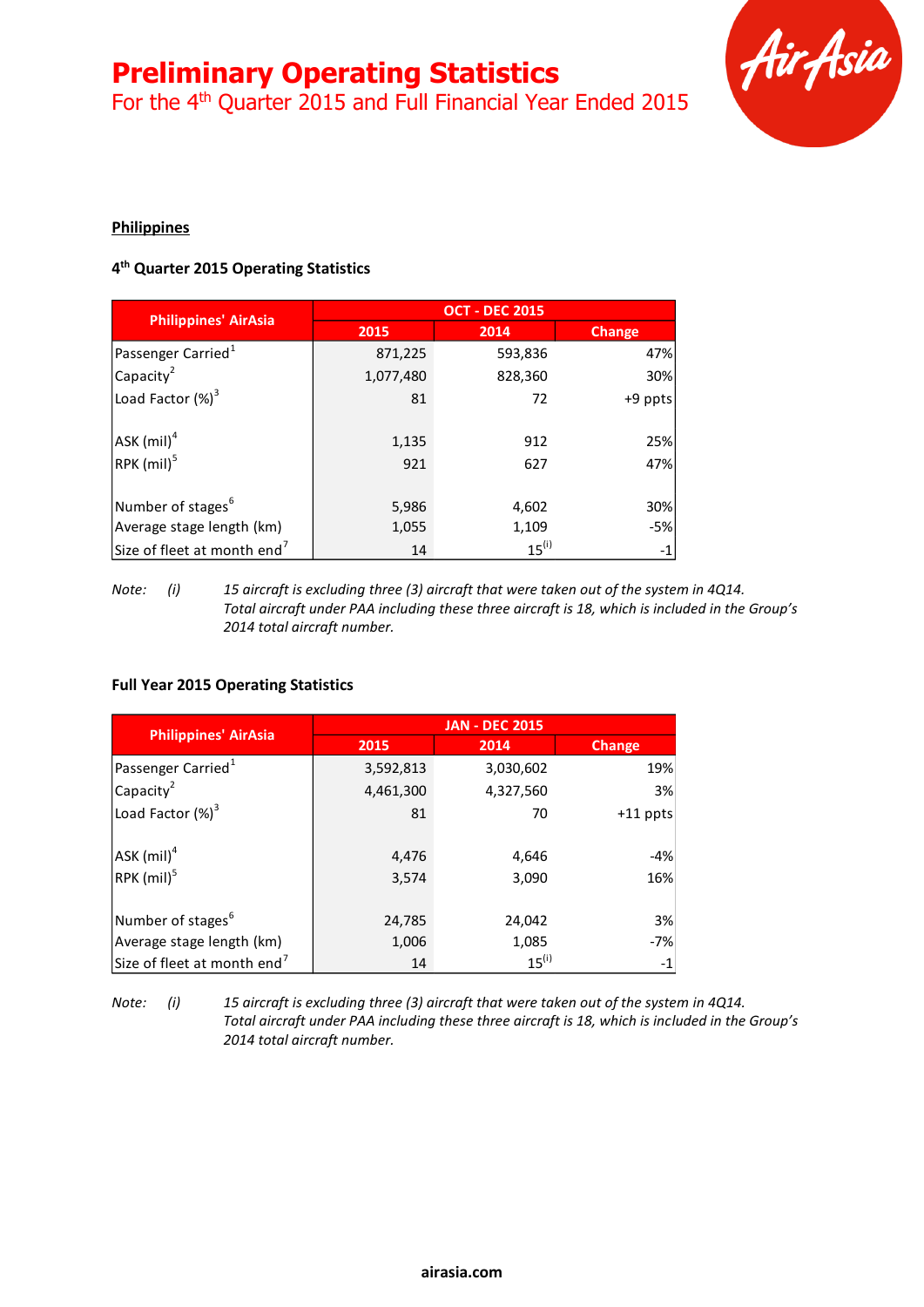For the 4<sup>th</sup> Quarter 2015 and Full Financial Year Ended 2015



### **India**

### **4 th Quarter 2015 Operating Statistics**

|                                         | <b>OCT - DEC 2015</b> |              |               |  |
|-----------------------------------------|-----------------------|--------------|---------------|--|
| <b>AirAsia India</b>                    | 2015                  | $2014^{(i)}$ | <b>Change</b> |  |
| Passenger Carried <sup>1</sup>          | 508,407               | 217,209      | 134%          |  |
| Capacity <sup>2</sup>                   | 607,680               | 260,280      | 133%          |  |
| Load Factor (%) <sup>3</sup>            | 84                    | 83           | $+1$ ppt      |  |
|                                         |                       |              |               |  |
| ASK (mil) <sup>4</sup>                  | 743                   | 208          | 257%          |  |
| RPK (mil) <sup>5</sup>                  | 625                   | 175          | 257%          |  |
|                                         |                       |              |               |  |
| Number of stages <sup>6</sup>           | 3,376                 | 1,446        | 133%          |  |
| Average stage length (km)               | 1,226                 | 759          | 62%           |  |
| Size of fleet at month end <sup>7</sup> | 6                     | 3            |               |  |

*Note: (i) AirAsia India's operating statistics are available from 3Q14 onwards*

### **Full Year 2015 Operating Statistics**

|                                         | <b>JAN - DEC 2015</b> |              |               |  |
|-----------------------------------------|-----------------------|--------------|---------------|--|
| <b>AirAsia India</b>                    | 2015                  | $2014^{(i)}$ | <b>Change</b> |  |
| Passenger Carried <sup>1</sup>          | 1,464,282             | 345,298      | 324%          |  |
| Capacity <sup>2</sup>                   | 1,818,720             | 430,560      | 322%          |  |
| Load Factor (%) <sup>3</sup>            | 81                    | 80           | $+1$ ppt      |  |
|                                         |                       |              |               |  |
| $ $ ASK $(mil)^4$                       | 2,074                 | 306          | 578%          |  |
| RPK (mil) <sup>5</sup>                  | 1,673                 | 249          | 571%          |  |
|                                         |                       |              |               |  |
| Number of stages <sup>b</sup>           | 10,104                | 2,392        | 322%          |  |
| Average stage length (km)               | 1,217                 | 641          | 90%           |  |
| Size of fleet at month end <sup>7</sup> | 6                     | 3            | 3             |  |

*Note: (i) AirAsia India's operating statistics are available from 3Q14 onwards*